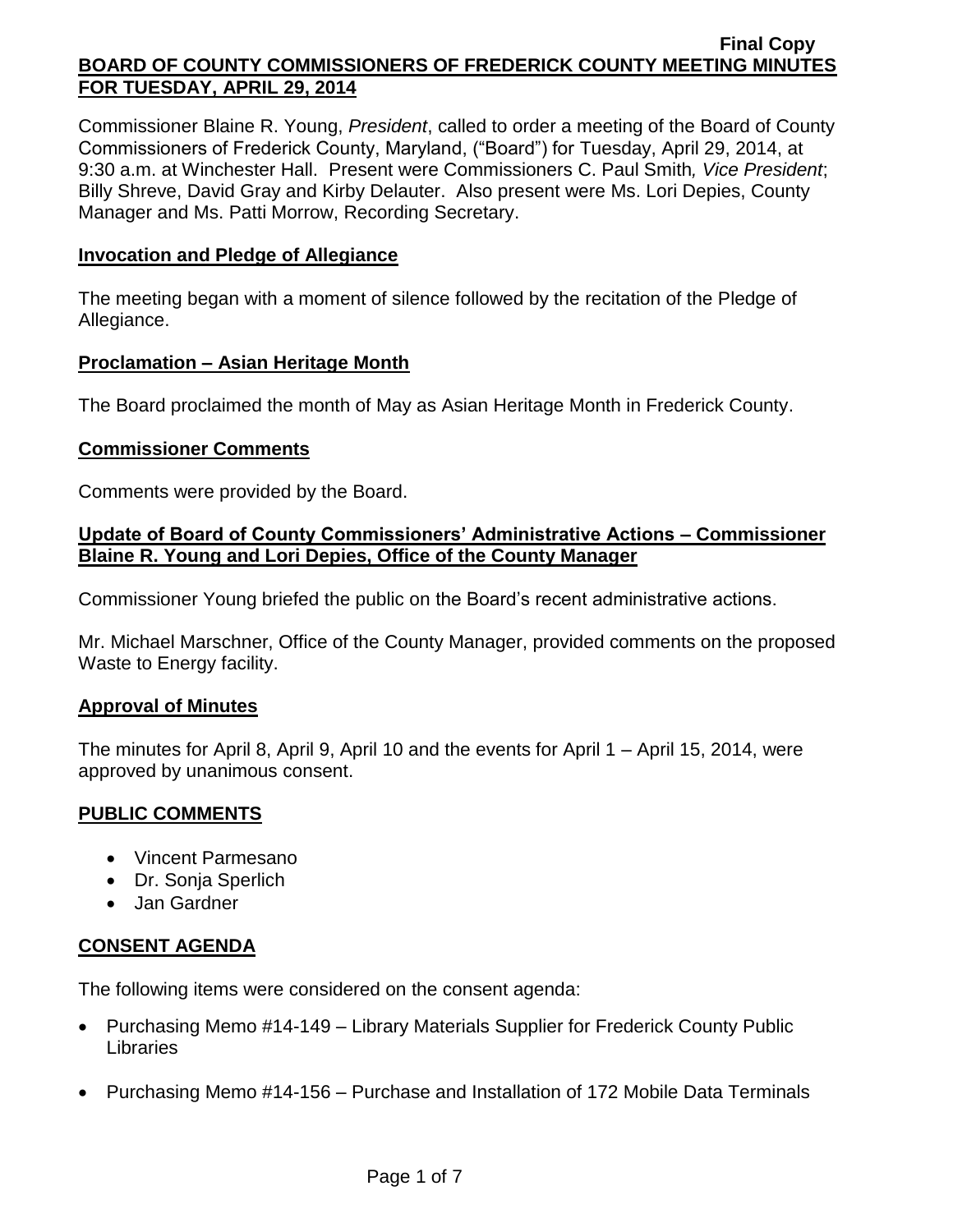- Purchasing Memo #14-161 Fire Alarm Upgrade at the Health Department
- Purchasing Memo #14-166 Financial Statement Audit Services
- BOE School Construction Amendment #14-11 and BT-14-164
- BOE Current Expense Fund Amendment #4-14
- U.S. Department of Justice 2014 Bulletproof Vest Partnership Grant Application
- FY 2015 Victims of Crime Assistance Grant
- CREP Program Reed, Crosby and Sydnor Easement Requests

*Motion to approve the consent agenda as presented – Passed 5-0.*

| <b>COMMISSIONERS</b> | <b>MOTION</b> | <b>SECOND</b> | <b>YES</b> | <b>NO</b> | <b>ABSTAIN</b> | <b>NOT PRESENT</b> |
|----------------------|---------------|---------------|------------|-----------|----------------|--------------------|
| Young                |               |               |            |           |                |                    |
| <b>Smith</b>         |               |               |            |           |                |                    |
| <b>Shreve</b>        |               |               |            |           |                |                    |
| Gray                 |               | ́             |            |           |                |                    |
| <b>Delauter</b>      |               |               |            |           |                |                    |

#### **ADMINISTRATIVE BUSINESS**

# **Bid Awards - Diane George, Finance Division**

Purchasing Memo #14-148 – Sole Source Subscriptions to Electronic Databases for Frederick County Public Libraries

*Motion to approve Purchasing Memo #14-148 as presented – Passed 5-0.*

| <b>COMMISSIONERS</b> | <b>MOTION</b> | <b>SECOND</b> | <b>YES</b> | <b>NO</b> | <b>ABSTAIN</b> | <b>NOT PRESENT</b> |
|----------------------|---------------|---------------|------------|-----------|----------------|--------------------|
| Young                |               |               |            |           |                |                    |
| <b>Smith</b>         |               |               |            |           |                |                    |
| <b>Shreve</b>        |               |               |            |           |                |                    |
| Gray                 |               | ^             |            |           |                |                    |
| <b>Delauter</b>      |               |               |            |           |                |                    |

Purchasing Memo #14-160 – Amendment for Overhead Door Repair Services Agreement and Approval of a One-Year Extension to the Agreement

*Motion to approve Purchasing Memo #14-160 as presented – Passed 5-0.*

| <b>COMMISSIONERS</b> | <b>MOTION</b> | <b>SECOND</b> | <b>YES</b> | <b>NO</b> | <b>ABSTAIN</b> | <b>NOT PRESENT</b> |
|----------------------|---------------|---------------|------------|-----------|----------------|--------------------|
| Young                |               |               |            |           |                |                    |
| <b>Smith</b>         |               |               |            |           |                |                    |
| <b>Shreve</b>        |               |               |            |           |                |                    |
| Gray                 |               |               |            |           |                |                    |
| <b>Delauter</b>      |               |               |            |           |                |                    |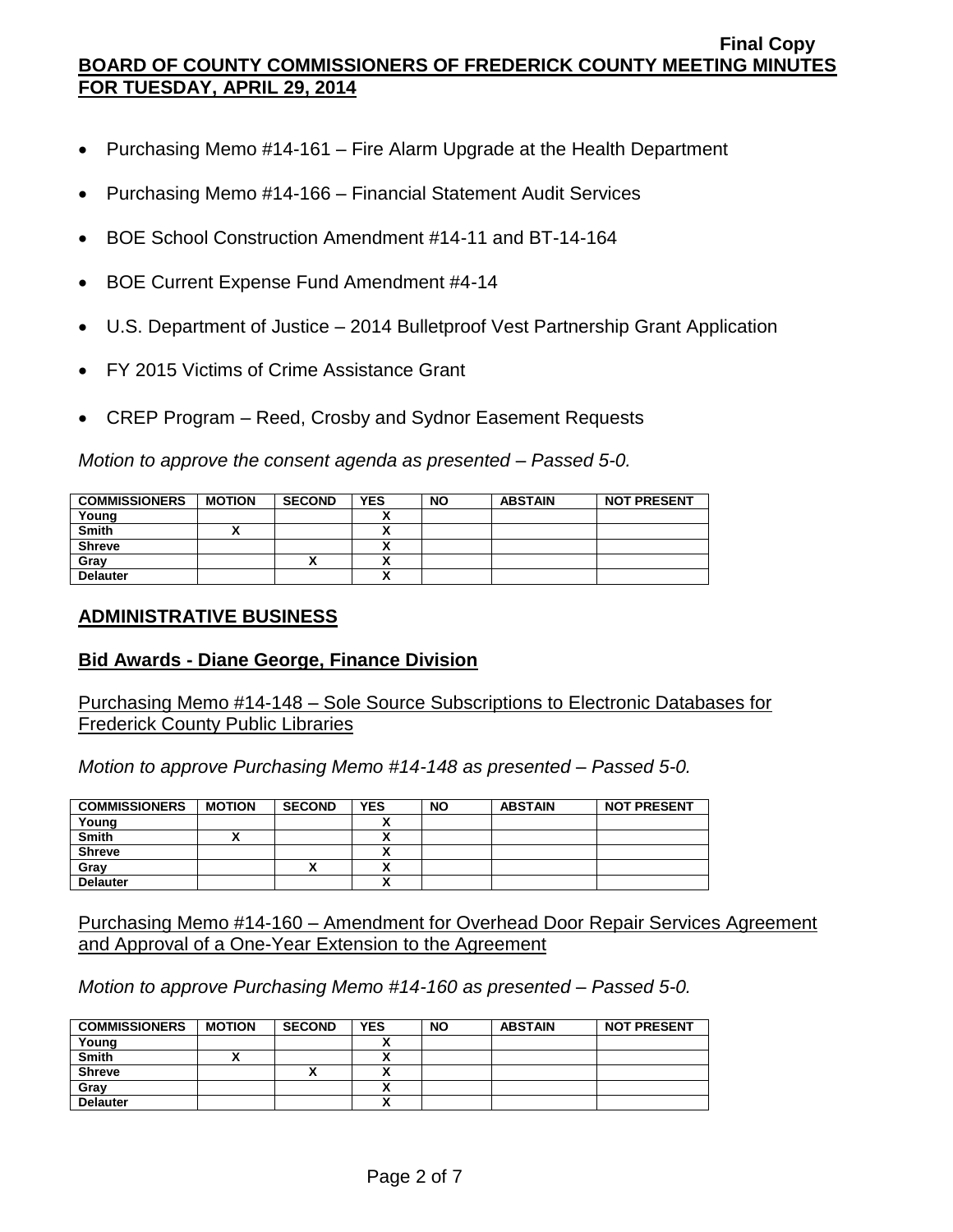Purchasing Memo #14-163 – Ballenger Creek Park Synthetic Turf Field and Budget **Transfer** 

*Motion to approve Purchasing Memo #14-163 as presented – Passed 5-0.*

| <b>COMMISSIONERS</b> | <b>MOTION</b> | <b>SECOND</b> | <b>YES</b>           | <b>NO</b> | <b>ABSTAIN</b> | <b>NOT PRESENT</b> |
|----------------------|---------------|---------------|----------------------|-----------|----------------|--------------------|
| Young                |               |               | $\ddot{\phantom{a}}$ |           |                |                    |
| <b>Smith</b>         |               |               | `                    |           |                |                    |
| <b>Shreve</b>        |               |               |                      |           |                |                    |
| Grav                 |               | ^             |                      |           |                |                    |
| <b>Delauter</b>      |               |               |                      |           |                |                    |

Purchasing Memo #14-167 – Electronic Health Records Software for Frederick County **Health** 

*Motion to approve Purchasing Memo #14-167 as presented – Passed 5-0.*

| <b>COMMISSIONERS</b> | <b>MOTION</b> | <b>SECOND</b> | <b>YES</b> | <b>NO</b> | <b>ABSTAIN</b> | <b>NOT PRESENT</b> |
|----------------------|---------------|---------------|------------|-----------|----------------|--------------------|
| Young                |               |               |            |           |                |                    |
| <b>Smith</b>         |               |               |            |           |                |                    |
| <b>Shreve</b>        |               |               |            |           |                |                    |
| Gray                 |               | ,,            |            |           |                |                    |
| <b>Delauter</b>      |               |               |            |           |                |                    |

# **Tower Site Construction at the Public Safety Training Facility (PSTF)– Jack Markey, Emergency Management Division**

Mr. Markey presented the request for a new tower site to support county public safety communications infrastructure needs. Due to the relocation of the back-up 9-1-1 Center, there is a need to develop a tower site at the PSTF.

*Motion to authorize the request to construct a public safety communications tower on the PSTF campus under the telecommunications site master lease agreement with Milestone Communications and designate the Director of Emergency Management to work with county staff to begin the permitting process necessary to develop the site specific lease agreement – Passed 5-0.*

| <b>COMMISSIONERS</b> | <b>MOTION</b> | <b>SECOND</b> | <b>YES</b> | <b>NO</b> | <b>ABSTAIN</b> | <b>NOT PRESENT</b> |
|----------------------|---------------|---------------|------------|-----------|----------------|--------------------|
| Young                |               |               |            |           |                |                    |
| Smith                |               |               |            |           |                |                    |
| <b>Shreve</b>        |               |               |            |           |                |                    |
| Gray                 |               |               |            |           |                |                    |
| <b>Delauter</b>      |               | Λ             |            |           |                |                    |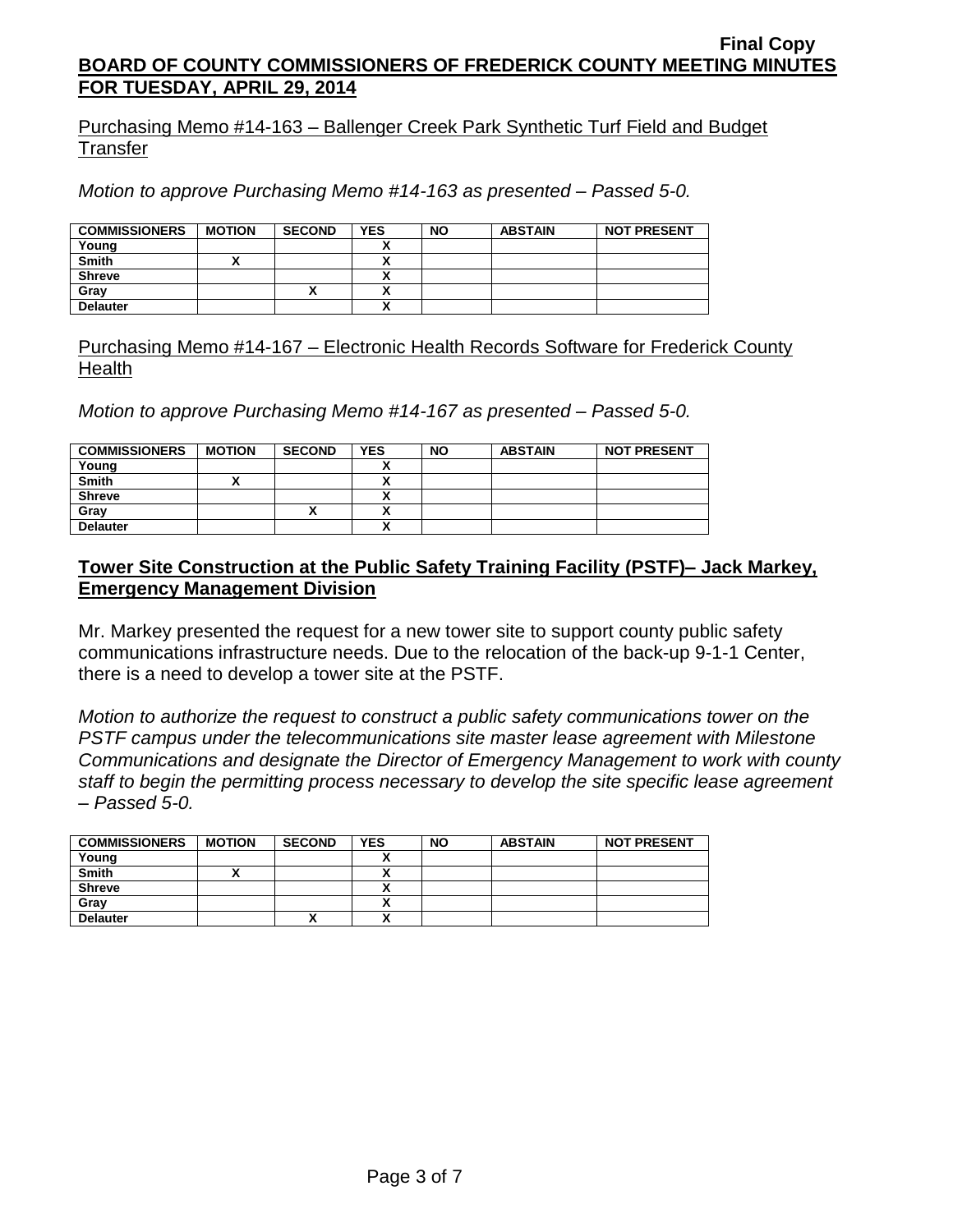# **Municipal Distribution of FY 2014 State Funding for Pothole and Road Repair – Lori Depies, Office of the County Manager**

*Motion to approve the expenditure of \$105,378 from the Office of Highway Operations operating budget to the municipalities as outlined in the staff report from the Director of the Division of Public Works and authorize the Office of the County Attorney to draft a letter agreement to be executed by each participating municipality – Passed 5-0.*

| <b>COMMISSIONERS</b> | <b>MOTION</b> | <b>SECOND</b> | <b>YES</b> | <b>NO</b> | <b>ABSTAIN</b> | <b>NOT PRESENT</b> |
|----------------------|---------------|---------------|------------|-----------|----------------|--------------------|
| Young                |               |               |            |           |                |                    |
| <b>Smith</b>         |               |               |            |           |                |                    |
| <b>Shreve</b>        |               |               |            |           |                |                    |
| Gray                 |               |               |            |           |                |                    |
| <b>Delauter</b>      |               | Λ             |            |           |                |                    |

# **PUBLIC HEARING**

# **Proposed Modifications to the Senior Citizens' Property Tax Credit – Diane Fox, Finance Division**

A public hearing was held, as duly advertised, on the enrichment of the current County Senior Citizens' Property Tax Credit.

Ms. Fox presented the proposed property tax credit for eligible senior citizens. Workgroup members Mr. Carroll Jones and Carolyn True, Department of Aging Director, commented on the proposal.

There was no public comment.

*Motion to decouple the current senior property tax credit from the county supplement; increase the income level to \$70,000, and have the State Department of Taxation continue to administer both the county supplement and the Senior Tax Credit – Passed 4-1.*

| <b>COMMISSIONERS</b> | <b>MOTION</b> | <b>SECOND</b> | <b>YES</b> | <b>NO</b> | <b>ABSTAIN</b> | <b>NOT PRESENT</b> |
|----------------------|---------------|---------------|------------|-----------|----------------|--------------------|
| Young                |               |               |            |           |                |                    |
| <b>Smith</b>         |               |               |            |           |                |                    |
| <b>Shreve</b>        |               |               |            |           |                |                    |
| Gray                 |               |               |            |           |                |                    |
| <b>Delauter</b>      |               | Λ             | v          |           |                |                    |

(A copy of the approved/adopted ordinance can be obtained in the County Manager's Office or from the county's website, [www.FrederickCountyMD.gov.](http://www.frederickcountymd.gov/))

# **AGENDA BRIEFING**

Commissioner Young noted the Board would hold a public hearing on Tuesday, May 6 at 6:00 p.m. at Oakdale High School, 5850 Eaglehead Drive, Ijamsville, regarding the FY 2015 Operating Budgets and Constant Yield Property Tax Rate.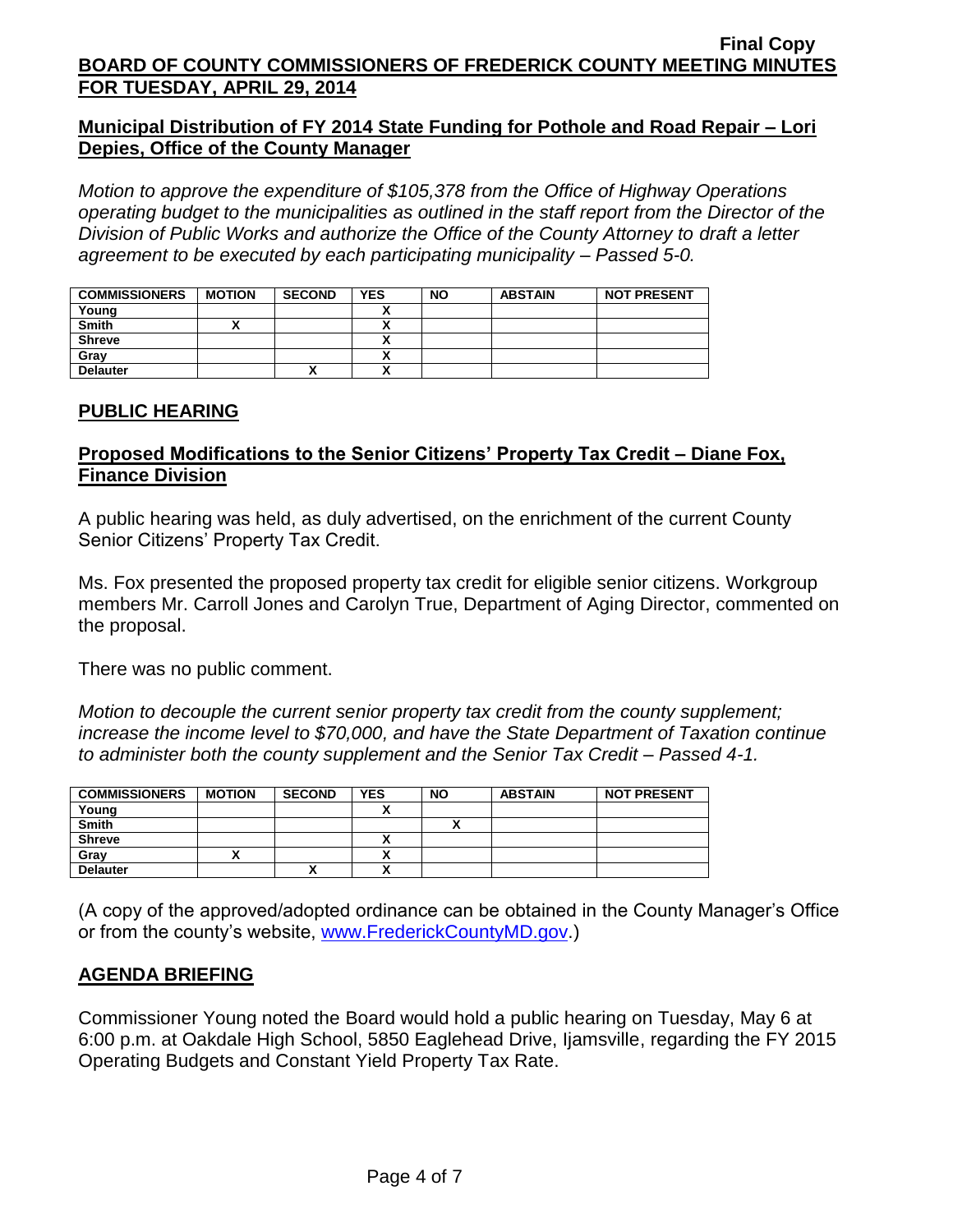#### **WORKSESSION**

# **Appointments/Reappointments to Boards/Commissions – Joyce Grossnickle, Office of the County Manager**

#### Affordable Housing Council

There was no public comment.

*Motion to move Mr. Craig Tyler and Mr. Ryan Trout to serve as nonprofit representatives and to move Mr. Troy Linton and Ms. Marcie Carnahan to serve as private industry representatives; to reappoint Ms. Cherise Blackwell and Mr. Craig Tyler to serve terms to expire June 30, 2016, and Mr. Larry Johnson to serve a term to expire June 30, 2017; and appoint Ms. Catherine Randazzo to serve a term to expire June 30, 2015 – Passed 5-0.*

| <b>COMMISSIONERS</b> | <b>MOTION</b> | <b>SECOND</b> | <b>YES</b> | <b>NO</b> | <b>ABSTAIN</b> | <b>NOT PRESENT</b> |
|----------------------|---------------|---------------|------------|-----------|----------------|--------------------|
| Young                |               |               |            |           |                |                    |
| Smith                |               |               |            |           |                |                    |
| <b>Shreve</b>        |               |               |            |           |                |                    |
| Gray                 |               |               |            |           |                |                    |
| <b>Delauter</b>      |               | Λ             | v          |           |                |                    |

Agriculture Business Council

There was no public comment.

*Motion to reappoint Mr. Scott Hipkins to serve a term to expire June 30, 2017 – Passed 5-0.*

| <b>COMMISSIONERS</b> | <b>MOTION</b> | <b>SECOND</b> | <b>YES</b> | <b>NO</b> | <b>ABSTAIN</b> | <b>NOT PRESENT</b> |
|----------------------|---------------|---------------|------------|-----------|----------------|--------------------|
| Young                |               |               |            |           |                |                    |
| <b>Smith</b>         |               | ́             | v          |           |                |                    |
| <b>Shreve</b>        |               |               |            |           |                |                    |
| Grav                 |               |               |            |           |                |                    |
| <b>Delauter</b>      |               |               | <br>       |           |                |                    |

Commission for Women

There was no public comment.

*Motion to reappoint Ms. Christine Ferguson, Ms. Diane Halleman, and Ms. Shellome Walters to serve terms to expire June 30, 2017 – Passed 5-0.*

| <b>COMMISSIONERS</b> | <b>MOTION</b> | <b>SECOND</b> | <b>YES</b> | <b>NO</b> | <b>ABSTAIN</b> | <b>NOT PRESENT</b> |
|----------------------|---------------|---------------|------------|-----------|----------------|--------------------|
| Young                |               |               |            |           |                |                    |
| <b>Smith</b>         |               |               |            |           |                |                    |
| Shreve               |               |               |            |           |                |                    |
| Grav                 |               |               |            |           |                |                    |
| <b>Delauter</b>      |               | ^             |            |           |                |                    |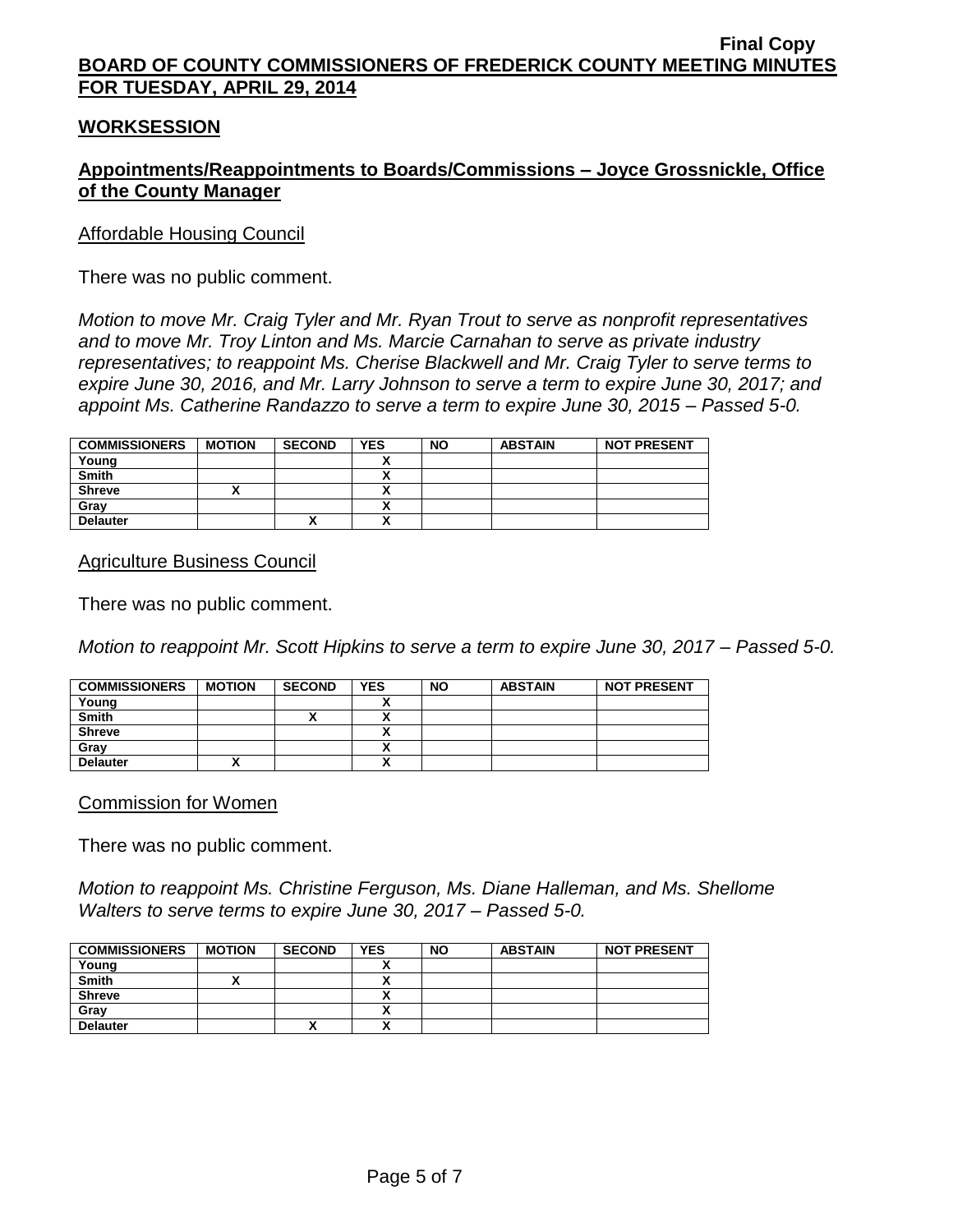#### Solid Waste Advisory Committee

There was no public comment.

*Motion to appoint Mr. Patrick Miglio to serve as the commercial solid waste/recycling company representative for a term to expire June 30, 2016, and Mr. Zach Fleagle to serve a term to expire June 30, 2014, and to also serve a full three-year term to become effective July 1, 2014, and to expire June 30, 2017 – Passed 5-0.*

| <b>COMMISSIONERS</b> | <b>MOTION</b> | <b>SECOND</b> | <b>YES</b> | <b>NO</b> | <b>ABSTAIN</b> | <b>NOT PRESENT</b> |
|----------------------|---------------|---------------|------------|-----------|----------------|--------------------|
| Young                |               |               |            |           |                |                    |
| <b>Smith</b>         |               |               |            |           |                |                    |
| <b>Shreve</b>        |               |               |            |           |                |                    |
| Gray                 |               | ,,            |            |           |                |                    |
| <b>Delauter</b>      |               |               | n          |           |                |                    |

# **Installment Purchase Program (IPP) – Estate of C. Ellis Hood Child's Lot Request – Anne Bradley, Community Development Division**

Ms. Bradley presented the request for a child's lot from Denis Hood, personal representative of the Estate of C. Ellis Hood, on the 292-acre IPP easement located on Coppermine and Pine Tree Roads. Ms. Bradley noted staff and the Agricultural Preservation Advisory Board both recommended denial. Mr. Michael Chomel, Office of the County Attorney, commented on the recommendation.

Mr. David Severn, Esquire, Severn, O'Connor and Kresslein, P.A. and Ms. Janet McCurdy, Esquire, representing Mr. Hood, commented on the request. Mr. Hood was also present.

*Motion to direct staff to work with the applicant's attorney to execute a request for a child's lot to include proof that a well was dug and that a survey of the property was completed prior to the death of the original owners and to obtain in writing that Ms. Dixie Flynn (Mr. Hood's sister) would not request a child's lot in the future.*

| <b>COMMISSIONERS</b> | <b>MOTION</b> | <b>SECOND</b> | <b>YES</b> | <b>NO</b> | <b>ABSTAIN</b> | <b>NOT PRESENT</b> |
|----------------------|---------------|---------------|------------|-----------|----------------|--------------------|
| Young                |               |               |            |           |                |                    |
| <b>Smith</b>         |               |               |            |           |                |                    |
| <b>Shreve</b>        |               |               |            |           |                |                    |
| Gray                 |               |               |            |           |                |                    |
| <b>Delauter</b>      |               |               |            |           |                |                    |

*The motion was amended to strike the addition of the proof that a well was dug, survey obtained, and a written statement from Ms. Flynn – Passed 4-0-1.*

| <b>COMMISSIONERS</b> | <b>MOTION</b> | <b>SECOND</b> | <b>YES</b> | <b>NO</b> | <b>ABSTAIN</b> | <b>NOT PRESENT</b> |
|----------------------|---------------|---------------|------------|-----------|----------------|--------------------|
| Young                |               |               |            |           |                |                    |
| <b>Smith</b>         |               | Λ             |            |           |                |                    |
| <b>Shreve</b>        |               |               |            |           |                |                    |
| Gray                 |               |               |            |           |                |                    |
| <b>Delauter</b>      |               |               |            |           |                |                    |